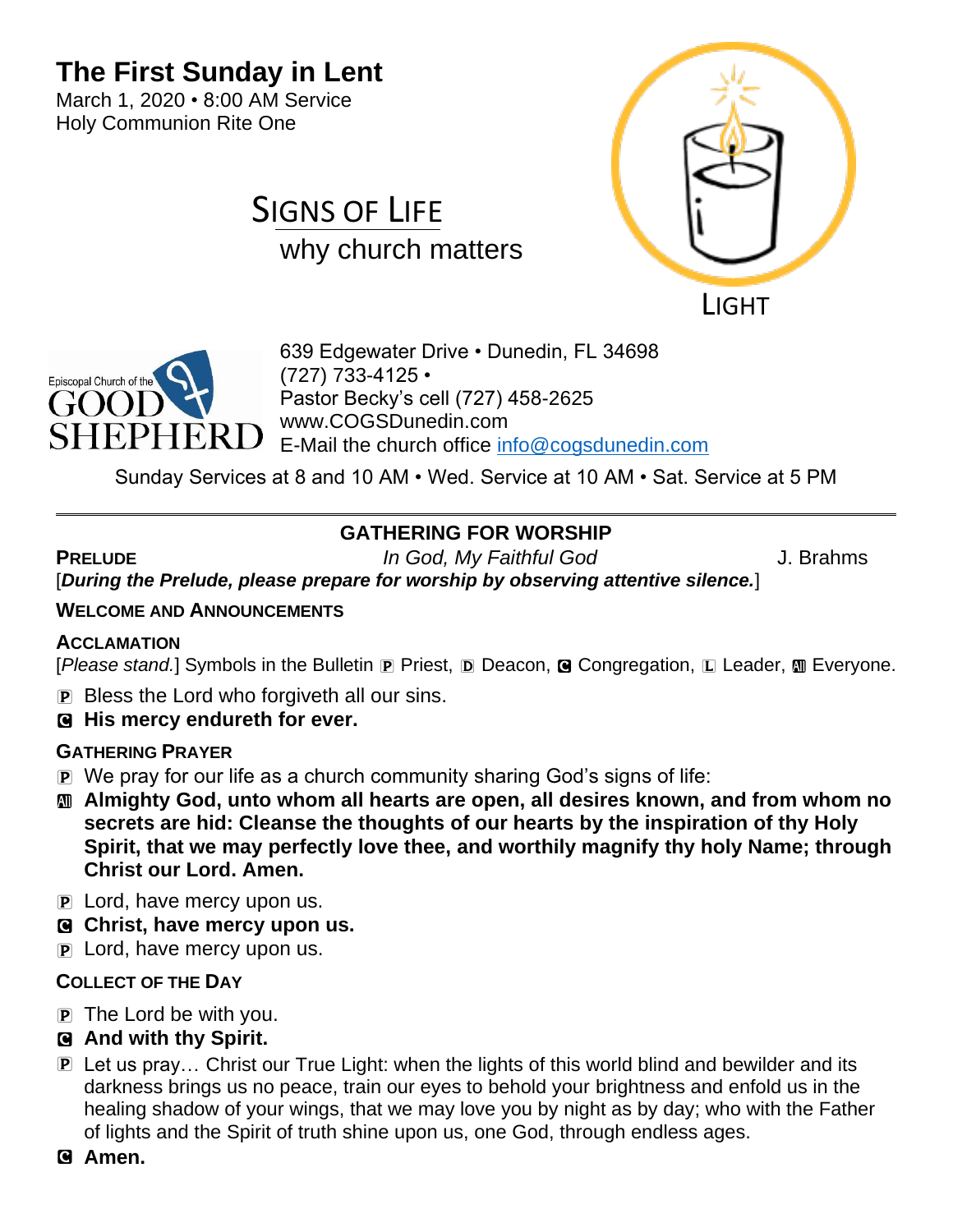### **THE WORD OF GOD**

**The Readings** Psalm 119: 105-112, Canticle 11, 2 Peter 1:16-21, John 1:1-4, 9-14, 16-18 [*Please be seated.*]

# **The First Reading**

L *The First Reading is taken from Psalm 119…*

Your word is a lantern to my feet and a light upon my path. I have sworn and am determined to keep your righteous judgments. I am deeply troubled; preserve my life, O LORD, according to your word. Accept, O LORD, the willing tribute of my lips, and teach me your judgments. My life is always in my hand, yet I do not forget your law. The wicked have set a trap for me, but I have not strayed from your commandments. Your decrees are my inheritance for ever; truly, they are the joy of my heart. I have applied my heart to fulfill your statutes for ever and to the end.

- L The Word of the Lord.
- C **Thanks be to God.**

### **The Psalm**

- L *We will read responsively Canticle 11…*
- L Arise, shine, for your light has come, and the glory of the Lord has dawned upon you."
- C **For behold, darkness covers the land; deep gloom enshrouds the peoples.**
- L But over you the Lord will rise, and his glory will appear upon you.
- C **Nations will stream to your light, and kings to the brightness of your dawning.**
- L Your gates will always be open; by day or night they will never be shut.
- C **They will call you, The City of the Lord, The Zion of the Holy One of Israel.**
- L Violence will no more be heard in your land, ruin or destruction within your borders.
- C **You will call your walls, Salvation, and all your portals, Praise.**
- $\Box$  The sun will no more be your light by day;
	- by night you will not need the brightness of the moon.
- C **The Lord will be your everlasting light, and your God will be your glory.**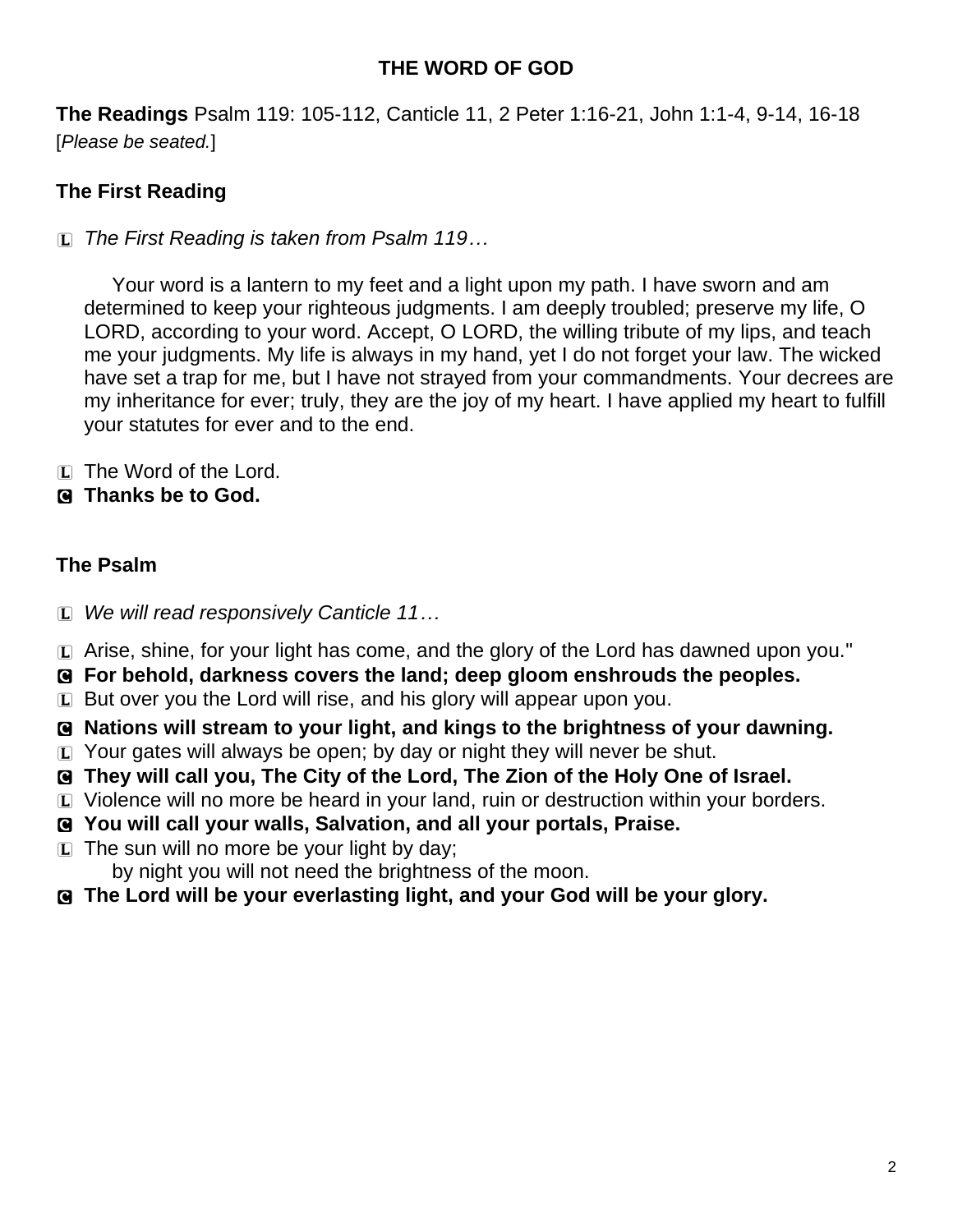# **The Second Reading**

L *The Second Reading is taken from 2 Peter chapter 1…*

We didn't repeat crafty myths when we told you about the powerful coming of our Lord Jesus Christ. Quite the contrary, we witnessed his majesty with our own eyes. He received honor and glory from God the Father when a voice came to him from the magnificent glory, saying, "This is my dearly loved Son, with whom I am well-pleased."

We ourselves heard this voice from heaven while we were with him on the holy mountain. In addition, we have a most reliable prophetic word, and you would do well to pay attention to it, just as you would to a lamp shining in a dark place, until the day dawns and the morning star rises in your hearts.

Most important, you must know that no prophecy of scripture represents the prophet's own understanding of things, because no prophecy ever came by human will. Instead, men and women led by the Holy Spirit spoke from God.

 $[L]$  The Word of the Lord.

### C **Thanks be to God.**

### **The Gospel**

[*Please stand.*]

D The Holy Gospel of our Lord Jesus Christ according to John.

### C **Glory be to thee, O Lord.**

D In the beginning was the Word and the Word was with God and the Word was God. The Word was with God in the beginning. Everything came into being through the Word, and without the Word nothing came into being. What came into being through the Word was life, and the life was the light for all people.

The true light that shines on all people was coming into the world. The light was in the world, and the world came into being through the light, but the world didn't recognize the light. The light came to his own people, and his own people didn't welcome him. But those who did welcome him, those who believed in his name, he authorized to become God's children, born not from blood nor from human desire or passion, but born from God. The Word became flesh and made his home among us. We have seen his glory, glory like that of a father's only son, full of grace and truth.

From his fullness we have all received grace upon grace; as the Law was given through Moses, so grace and truth came into being through Jesus Christ. No one has ever seen God. God the only Son, who is at the Father's side, has made God known.

# DThe Gospel of the Lord.

# C **Praise be to thee, O Christ.**

**SERMON** Cindy Roehl

[*Please be seated.*]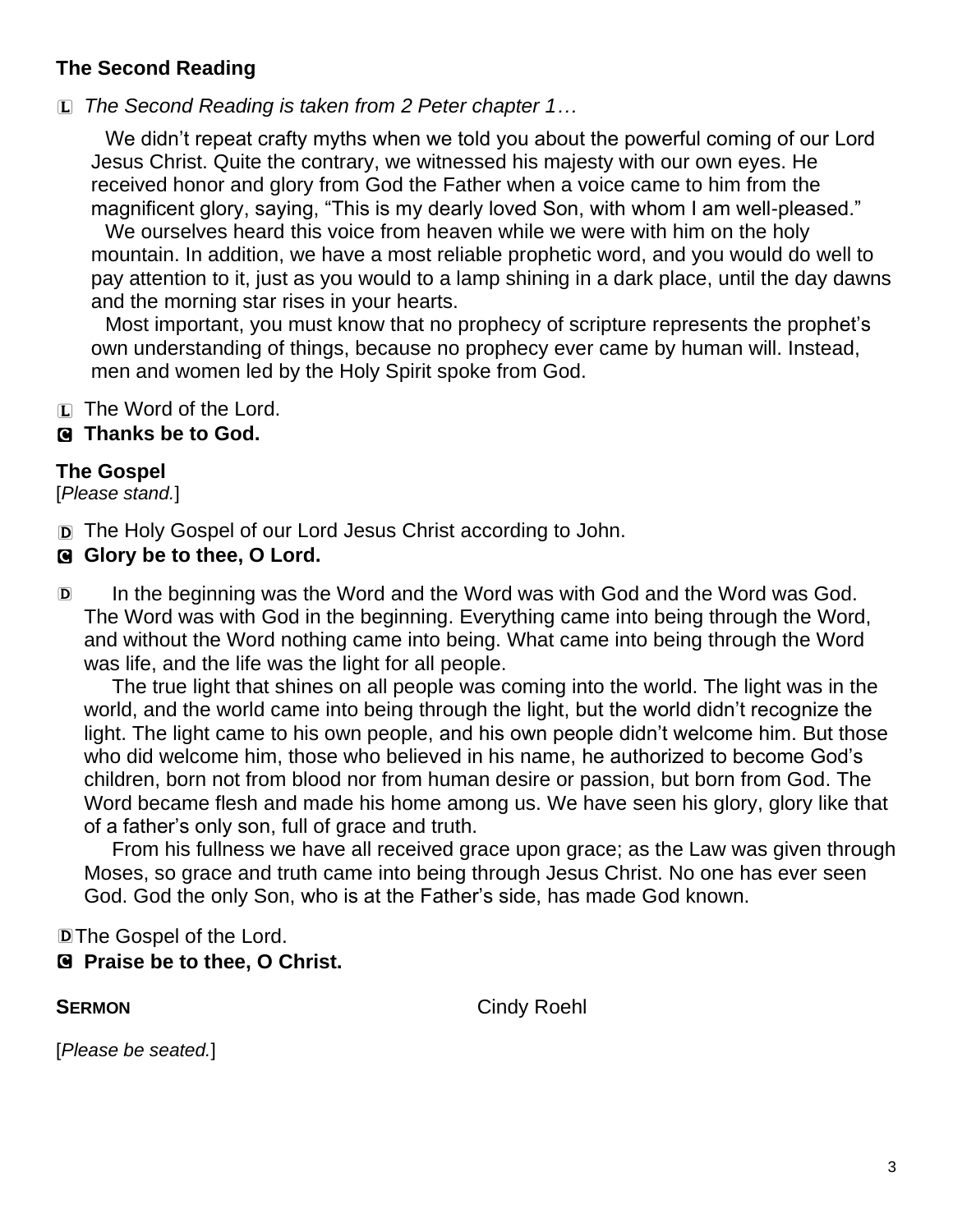C **We believe in one God, the Father, the Almighty, maker of heaven and earth, of all that is, seen and unseen.** 

**We believe in one Lord, Jesus Christ, the only Son of God, eternally begotten of the Father, God from God, Light from Light, true God from true God, begotten, not made, of one Being with the Father. Through him all things were made. For us and for our salvation he came down from heaven: by the power of the Holy Spirit he became incarnate from the Virgin Mary, and was made man. For our sake he was crucified under Pontius Pilate; he suffered death and was buried. On the third day he rose again in accordance with the Scriptures; he ascended into heaven and is seated at the right hand of the Father. He will come again in glory to judge the living and the dead, and his kingdom will have no end.**

**We believe in the Holy Spirit, the Lord, the giver of life, who proceeds from the Father and the Son. With the Father and the Son he is worshiped and glorified. He has spoken through the Prophets. We believe in one holy catholic and apostolic Church. We acknowledge one baptism for the forgiveness of sins. We look for the resurrection of the dead, and the life of the world to come. Amen.**

#### **PRAYERS OF THE PEOPLE**

[*Please sit, stand, or kneel, as you prefer.*]

- D Let us pray for the whole state of Christ's Church and the world.
- L Almighty and everliving God, who in thy holy Word hast taught us to make prayers, and supplications, and to give thanks for all humanity Receive these our prayers which we offer unto thy divine Majesty, beseeching thee to inspire continually the Universal Church with the spirit of truth, unity, and concord; and grant that all those who do confess thy holy Name may agree in the truth of thy holy Word, and live in unity and godly love. Lord of Life,

### C **we pray to you.**

L Give grace, O heavenly Father, to all bishops, especially to Michael, our Presiding Bishop; Dabney, our Bishop; Barry and Michael, our Assisting Bishops; Becky, our Rector; Cindy, our Deacon; Ann, our Priest Associate; to our companion diocese of the Dominican Republic; to these Episcopal Churches in our Diocese; St. Mary's, Tampa; St. Catherine's, Temple Terrace; St. Anne of Grace, Seminole, to the Clearwater Deanery Collaboration Partners; and to all priests, deacons, and the laity in their ministry; that they may, both by their life and doctrine, set forth thy true and lively Word, and rightly and duly administer thy holy Sacraments. Lord of Life,

#### C **we pray to you.**

- $\Box$  And to all thy people give thy heavenly grace, and especially to this congregation here present; that, with meek heart and due reverence, they may hear and receive thy holy Word, truly serving thee in holiness and righteousness all the days of their life. Lord of Life,
- C **we pray to you.**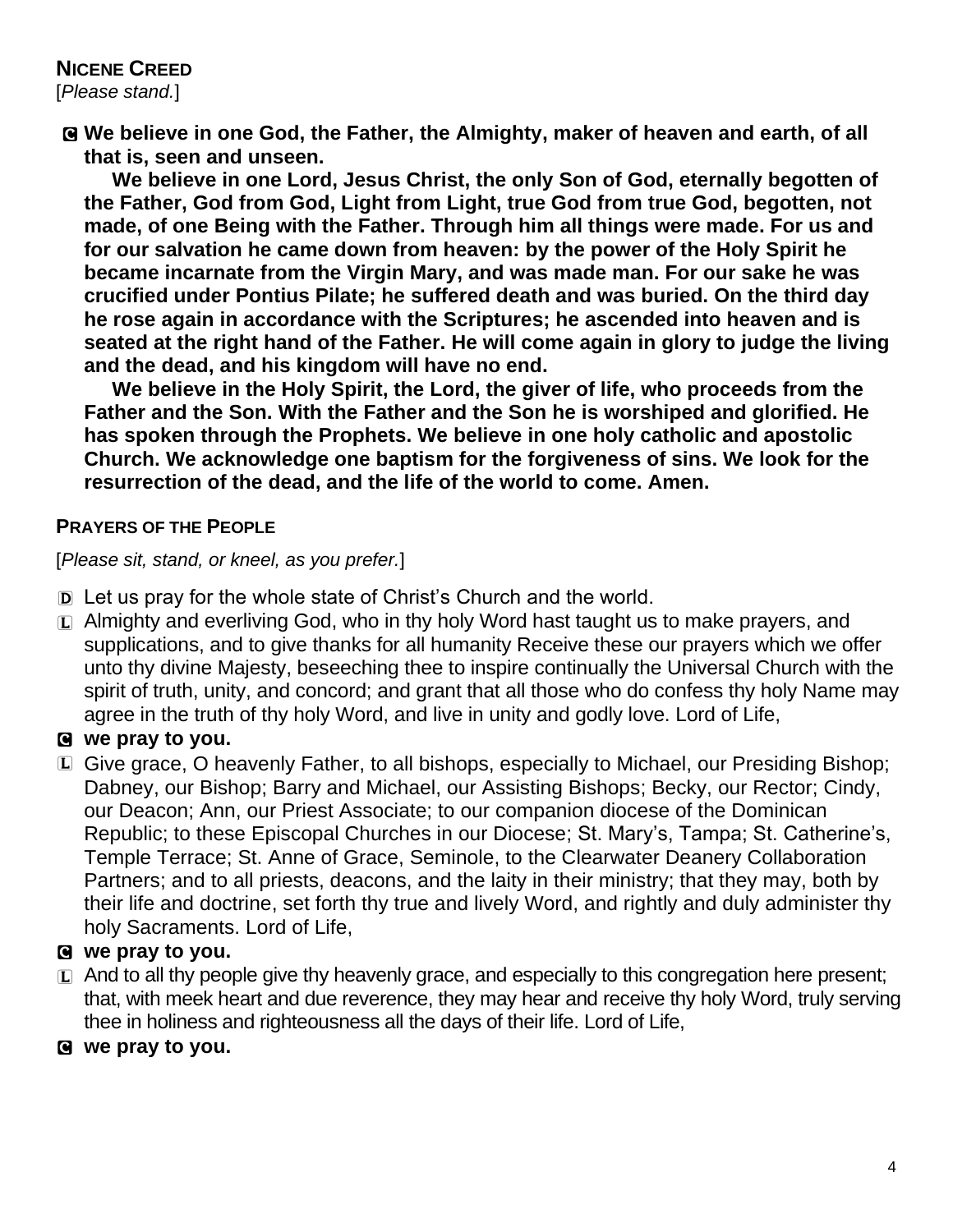$\Box$  We beseech thee also so to rule the hearts of those who bear the authority of government in this and every land, especially President Trump, that they may be led to wise decisions and right actions for the welfare and peace of the world. We pray that all God's children, especially those in the Middle East, might live in the hope of the world peace for which we are created. God of Life,

# C **we pray to you.**

L And we most humbly beseech thee, of thy goodness, O Lord, to comfort and succor [*Add handwritten names from notebook*] and all those who, in this transitory life, are in trouble, sorrow, need, sickness, or any other adversity, especially those listed in the weekly news who have asked for our prayers. I now invite you to pray for others by name, aloud or in your hearts. [*Leave time…*] God of Life,

# C **we pray to you.**

 $\Box$  Open, O Lord, the eyes of all people to behold thy gracious hand in all thy works, that, rejoicing in thy whole creation, they may honor thee with their substance, and be faithful stewards of thy bounty. I invite you to name a blessing either silently or aloud. [*Leave time…* ] God of Life,

# C **we pray to you.**

 $E$  And we also bless thy holy Name for all thy servants departed this life in thy faith and fear, [*especially… add names from notebook*]. Please add names of those on your heart, silently or aloud. [*Leave time…*] We beseech thee to grant them continual growth in thy love and service; and to grant us grace so to follow the good examples of all thy saints, that with them we may be partakers of thy heavenly kingdom. God of Life,

# C **we pray to you.**

- L Grant these our prayers, O Father, for Jesus Christ's sake, our only Mediator and Advocate.
- C **Amen.**

# **CONFESSION AND ABSOLUTION**

[*Please kneel or stand.*]

- D Let us humbly confess our sins unto Almighty God. [*Silence is kept.*] Most merciful God, ...
- a **we confess that we have sinned against thee in thought, word, and deed, by what we have done, and by what we have left undone. We have not loved thee with our whole heart; we have not loved our neighbors as ourselves. We are truly sorry and we humbly repent. For the sake of thy Son Jesus Christ, have mercy on us and forgive us; that we may delight in thy will, and walk in thy ways, to the glory of thy Name. Amen.**
- P Almighty God, our heavenly Father, who of his great mercy hath promised forgiveness of sins to all those who with hearty repentance and true faith turn unto him, have mercy upon you, pardon and deliver you from all your sins, confirm and strengthen you in all goodness, and bring you to everlasting life; through Jesus Christ our Lord.

# C **Amen.**

# **PRAYERS AND BLESSINGS**

[*If you are celebrating a birthday or anniversary, you may ask for a blessing.*]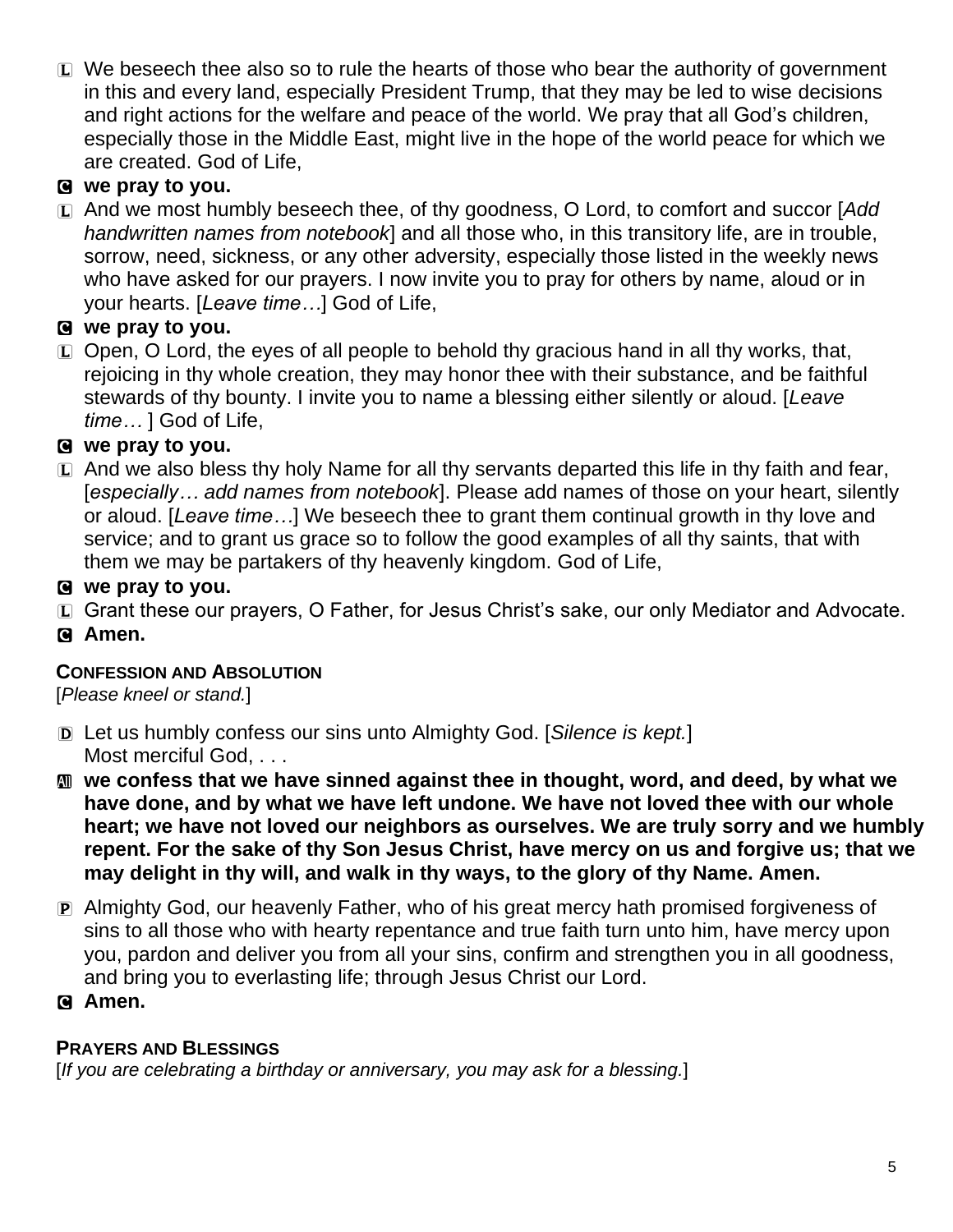# **THE PEACE**

[*Please stand.*]

- P The peace of the Lord be always with you.
- C **And with thy spirit.**

# **THE HOLY COMMUNION**

# **OFFERTORY SENTENCE**

D Walk in love, as Christ loved us and gave himself for us, an offering and sacrifice to God. Bring your tithes, gifts and offering with gladness

[*Please be seated. If this is your first time worshiping with us, please let your offering be only the completed blue guest card, and let this service be our gift to you.*]

# **OFFERTORY**

# **PRESENTATION OF THE OFFERINGS**

[*Please stand when the offerings of bread, wine, and money are presented by the Deacon.*]

D As we receive these gifts, we acknowledge

# C **All things come from thee, O Lord and of thine own have we given thee.**

**THE GREAT THANKSGIVING:** Eucharistic Prayer II

- $\overline{p}$  The Lord be with you.
- C **And with thy spirit.**
- P Lift up your hearts.
- C **We lift them up unto the Lord.**
- P Let us give thanks unto our Lord God.
- C **It is meet and right so to do.**
- P It is very meet, right, and our bounden duty, that we should at all times, and in all places, give thanks unto thee, O Lord, holy Father, almighty, everlasting God. Creator of the light and source of life, Who dost bid thy faithful people cleanse their hearts, and prepare with joy for the Paschal feast; that, fervent in prayer and in works of mercy, and renewed by thy Word and Sacraments, they may come to the fullness of grace which thou hast prepared for those who love thee. Therefore, with Angels and Archangels, and with all the company of heaven, we laud and magnify thy glorious Name; evermore praising thee, and saying,
- C **Holy, holy, holy, Lord God of Hosts: Heaven and earth are full of thy glory. Glory be to thee, O Lord Most High.**

# **Blessed is he that cometh in the name of the Lord. Hosanna in the highest.**

[*Please kneel or stand, as you choose.*]

P All glory be to thee, O Lord our God, for that thou didst create heaven and earth, and didst make us in thine own image; and, of thy tender mercy, didst give thine only Son Jesus Christ to take our nature upon him, and to suffer death upon the cross for our redemption. He made there a full and perfect sacrifice for the whole world; and did institute, and in his holy Gospel command us to continue, a perpetual memory of that his precious death and sacrifice, until his coming again.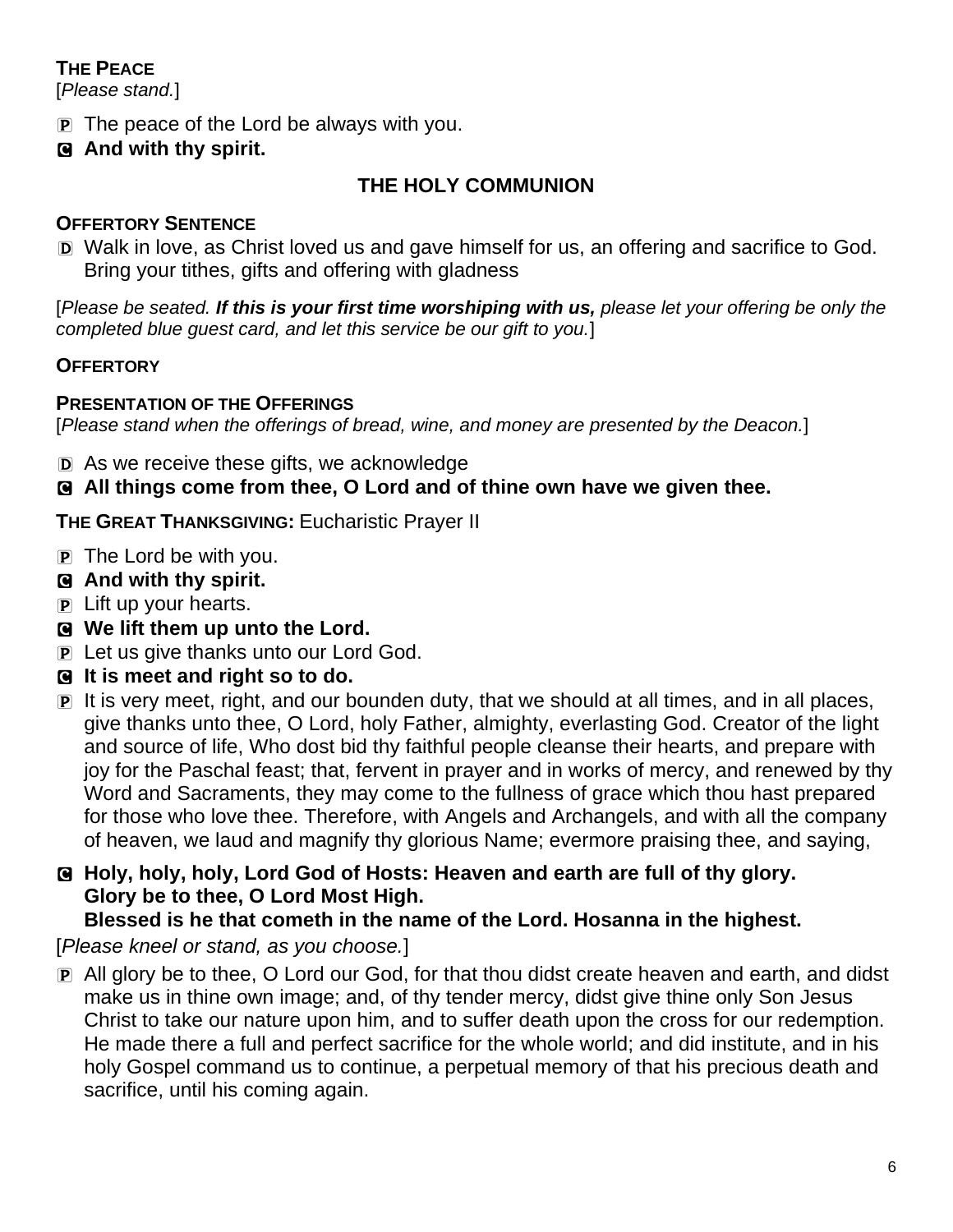- P For in the night in which he was betrayed, he took bread; and when he had given thanks to thee, he broke it, and gave it to his disciples, saying, "Take, eat, this is my Body, which is given for you. Do this in remembrance of me."
- P Likewise, after supper, he took the cup; and when he had given thanks, he gave it to them, saying, "Drink this, all of you; for this is my Blood of the New Covenant, which is shed for you, and for many, for the remission of sins. Do this, as oft as ye shall drink it, in remembrance of me."
- P Wherefore, O Lord and heavenly Father, we thy people do celebrate and make, with these thy holy gifts which we now offer unto thee, the memorial thy Son hath commanded us to make; having in remembrance his blessed passion and precious death, his mighty resurrection and glorious ascension; and looking for his coming again with power and great glory. And we most humbly beseech thee, O merciful Father, to hear us, and, with thy Word and Holy Spirit, to bless and sanctify these gifts of bread and wine, that they may be unto us the Body and Blood of thy dearly-beloved Son Jesus Christ.
- C **And we earnestly desire thy fatherly goodness to accept this our sacrifice of praise and thanksgiving, whereby we offer and present unto thee, O Lord, our selves, our souls and bodies. Grant, we beseech thee, that all who partake of this Holy Communion may worthily receive the most precious Body and Blood of thy Son Jesus Christ, and be filled with thy grace and heavenly benediction; and also that we and all thy whole Church may be made one body with him, that he may dwell in us, and we in him; through the same Jesus Christ our Lord;**
- P By whom, and with whom, and in whom, in the unity of the Holy Ghost all honor and glory be unto thee, O Father Almighty, world without end.
- C **AMEN.**

#### **THE LORD'S PRAYER**

- P And now, as our Savior Christ hath taught us, we are bold to say,
- C **Our Father, who art in heaven, hallowed be thy Name, thy kingdom come, thy will be done, on earth as it is in heaven. Give us this day our daily bread. And forgive us our trespasses, as we forgive those who trespass against us. And lead us not into temptation, but deliver us from evil. For thine is the kingdom, and the power, and the glory, for ever and ever. Amen.**

# **BREAKING OF THE BREAD**

- **P** Christ our Passover is sacrificed for us.
- C **Therefore let us keep the feast.**
- P The Gifts of God for the People of God. Take them in remembrance that Christ died for you, and feed on him in your hearts by faith, with thanksgiving.

[*You may be seated. All are welcome at the Lord's Table. Please follow the directions of the usher, who*  will let you know when it's your turn to go to the altar rail. You may stand or kneel. To receive, hold your *hands in front of you, one palm over the other. The priest will place a wafer there. You may either consume it immediately, and then sip from the cup of wine when it comes to you, or, you may wait and dip the wafer into the wine. When you are finished, please return to your seat by the side aisle.*]